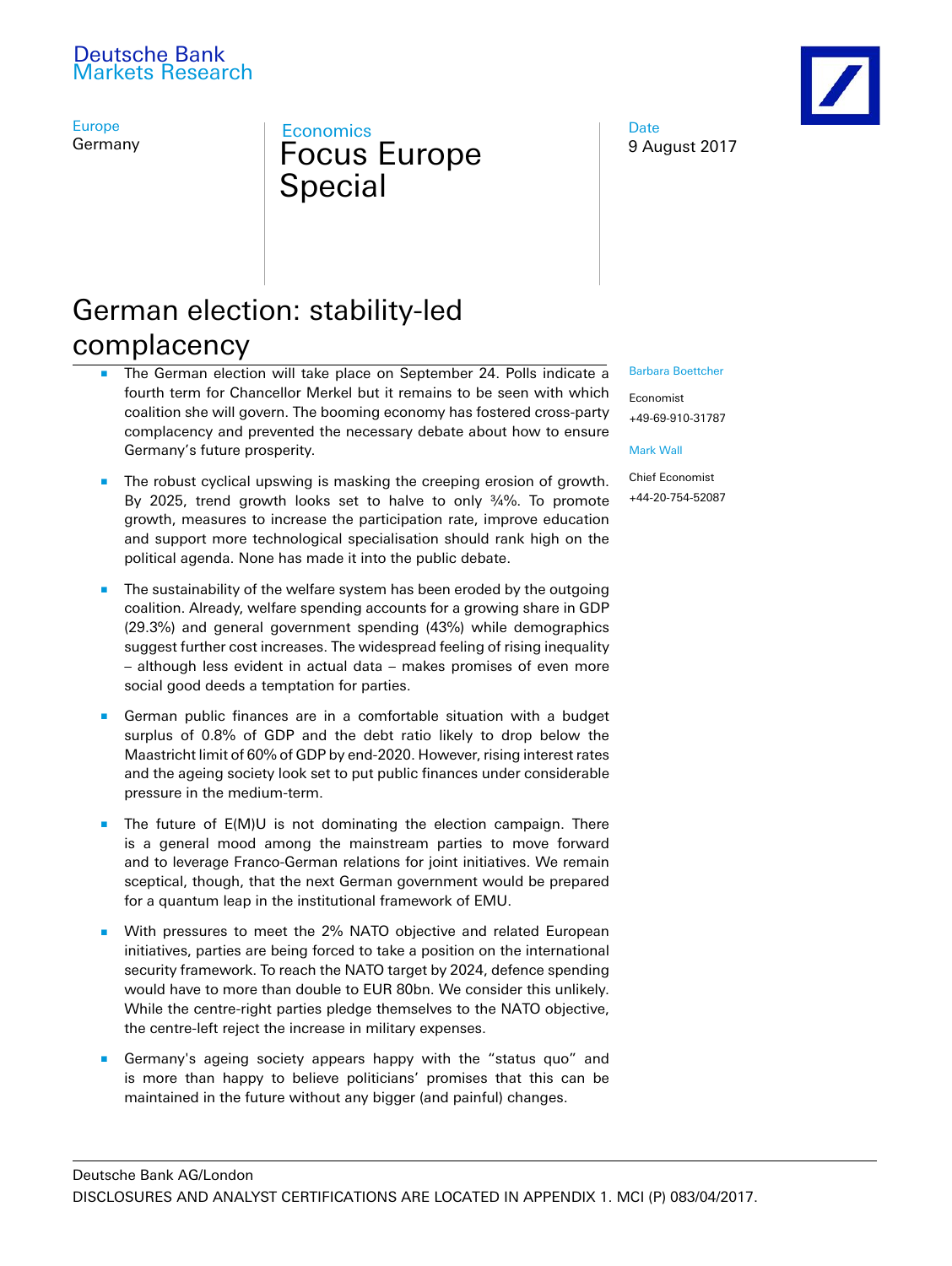#### Slowing German trend growth does not seem to be a major issue in the electoral campaign

*We published a [Special Report](https://www.dbresearch.com/PROD/DBR_INTERNET_EN-PROD/PROD0000000000447319/Slowing_German_trend_growth_does_not_seem_to_be_a_.pdf) on 03 July 2017 and the key points are below:*

- The developed industrial countries have experienced a steady decline **in trend growth since the mid-70s – and Germany is no exception.** By 2025, trend growth looks set to halve again, to only ¾%.
- The robust cyclical upswing is veiling this creeping erosion of growth. The situation is rendered even graver by the fact that policymakers did not adopt significant measures to support growth during the past legislative period; indeed, they even scrapped some important reforms.
- The performance of the German economy depends on three **input factors: labour, capital and technological know-how.** Labour productivity growth is determined by capital intensity, the qualifications of workers and the pace of technological progress.
- Labour, as an input factor, is suffering from the ageing and shrinking of **the population.** Demographic changes will reduce the workforce.
- The capital stock is currently growing at a subdued clip and investment activity is moderate.
- The current level of technological know-how is reflected in total factor **productivity.** The growth contribution of total factor productivity has recently declined, possibly because the benefits of specialisation are shrinking and because input factors have been reallocated less efficiently.
- It is absolutely necessary to raise the participation rate. Against the background of accelerated structural change, this can be achieved only if the general level of qualification is raised and it becomes easier to reconcile a career and a family, particularly for women.
- Better education and vocational training will also help to improve the **quality (and thus raise the growth contribution) of labour.** More day schools are a step in the right direction. At the same time, digitalisation increases the need for regular professional training.
- **B** Specialisation helps to lift productivity. That is only one reason why policymakers should support free global trade. If conditions for businesses are improved as well, Germany might see stronger capital stock growth and benefit from competitive advantages in the future.









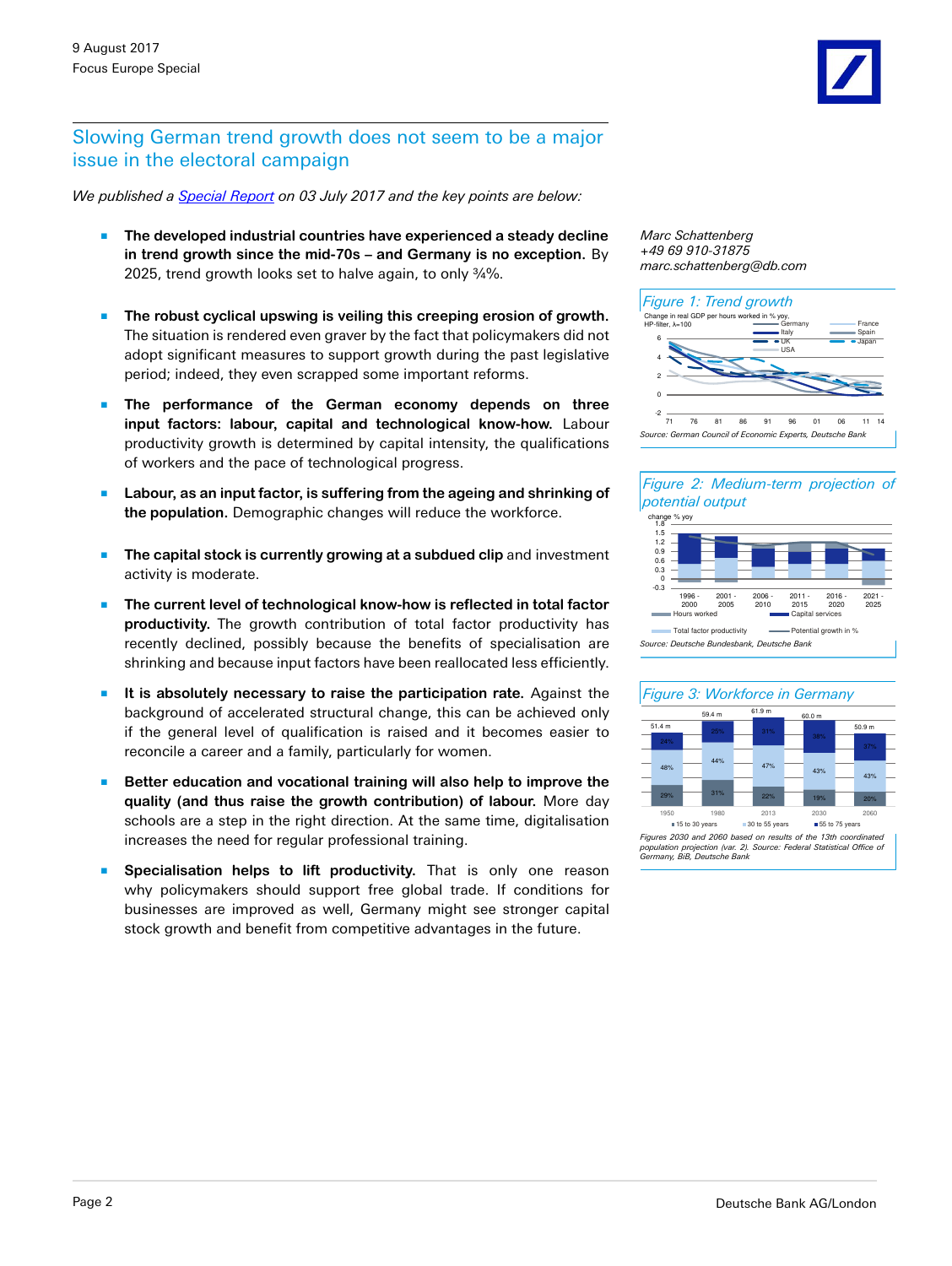# Parties not focusing enough on sustainability

*We published a [Special Report](https://www.dbresearch.com/PROD/DBR_INTERNET_EN-PROD/PROD0000000000447408/Parties_not_focusing_enough_on_sustainability.pdf) on 17 July 2017 and the key points are below:*

- The debate over welfare policy in Germany appears to be paradoxical. On the one hand, revenues and spending in the welfare systems have never been so high – and both are set to continue to increase sharply. In 2015, welfare spending per capita reached almost EUR 10,900 – some 9% higher than in the UK. Nevertheless, some critics believe that there is a social imbalance.
- The welfare system is better than its reputation in Germany suggests. Social security continues to have a positive impact. Welfare spending significantly reduces the number of people at risk of poverty (2015: from 25.1% to 16.7%). In particular, there is no reason to interpret the situation facing the elderly as dire. The number of elderly recipients of basic welfare benefits has fallen by 2.5% over the past year. By contrast, single parents and the unemployed are at higher risk of poverty. This shows how important integration into the labour market is to prevent poverty.
- The welfare system operates under favourable conditions at the **moment.** Not only is it benefiting from the positive economic trend, the impact of population ageing is (still) relatively low. The number of over-65s has only increased by roughly 0.2 million on average over the past few years, whereas this figure is expected to grow by double that margin annually over the next decade. This means that rising welfare costs are on the horizon.
- However, planning for the future is playing second fiddle to another **issue on the campaign trail.** Instead, many proposals are based on further expansion of the welfare state, even though the current government has already burdened taxpayers with avoidable costs.
- The Social Democrats (SPD) and the Left (Die Linke) in particular want **to move away from consolidation of the public pension scheme.** A guarantee of the current replacement rate (48% of average income) and stable contribution rates can exist in the scheme only if there are no barriers to long-term economic growth and to labour market flexibility and if government subsidies to the scheme increase further. However, the former does not hold at the moment and would likely be thwarted by the latter.
- In terms of healthcare, the Free Democratic Party (FDP) is one of the **main proponents of increased competition.** The SPD, the Greens and the Left want to merge private and statutory health insurance into a single "citizens' insurance" system. However, it is doubtful whether this would lead to "greater equality" given the opaque and unmethodical distribution of costs through income-dependent contributions. Provisions are set aside for old age in private health insurances, so long-term sustainability in the healthcare system would be lost in the event of a merger.

*Dieter Braeuninger +49 69 910-31708 dieter.braeuninger@db.com*



![](_page_2_Figure_11.jpeg)

*<sup>\*</sup>At risk of poverty = less than 60% of the medianequivalent income of the population as a whole Source: Eurostat, Statistisches Bundesamt, Deutsche Bank*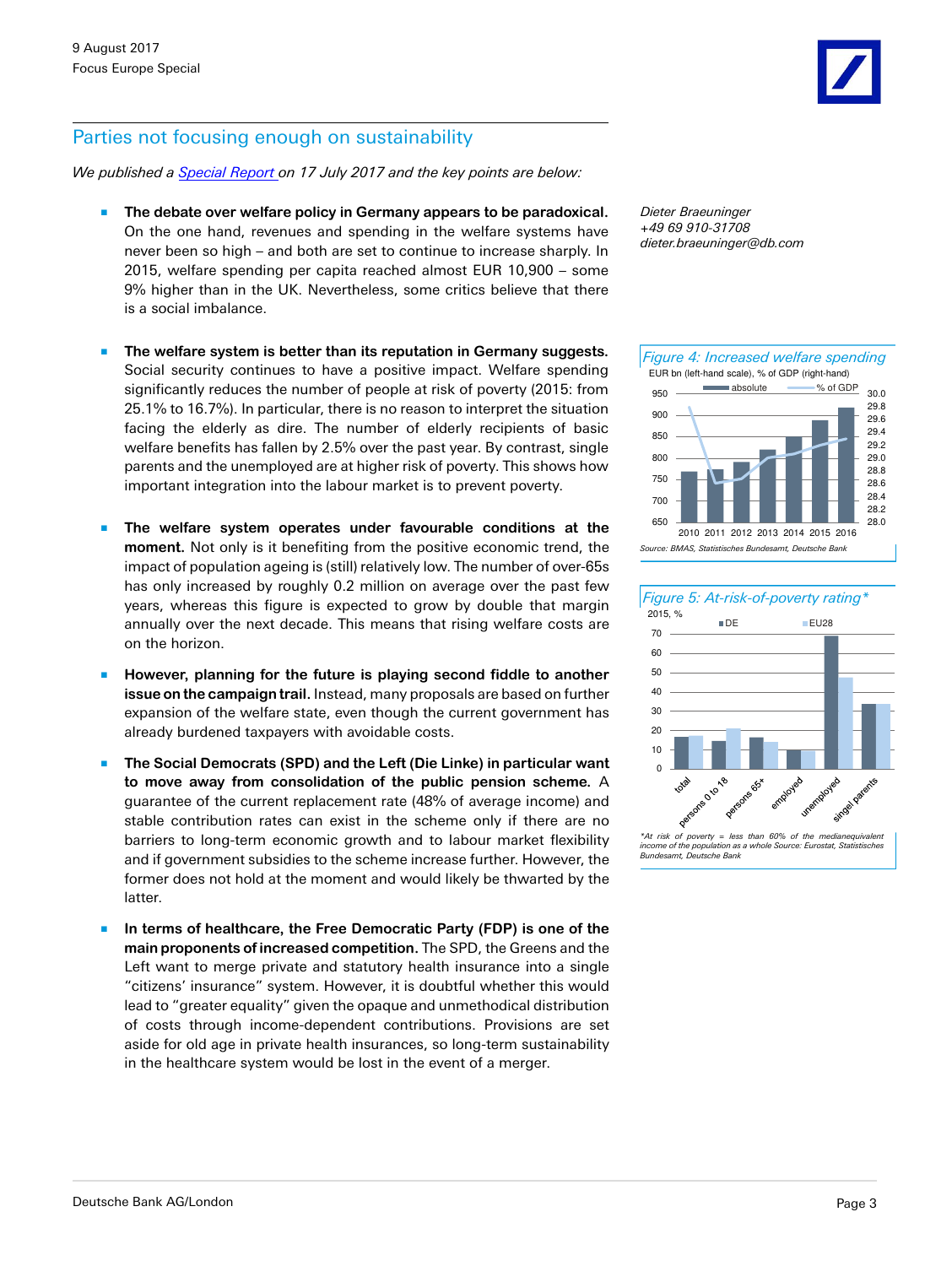# Germany's fiscal situation

*We published a [Special Report](https://www.dbresearch.com/PROD/DBR_INTERNET_EN-PROD/PROD0000000000447638/Germany%E2%80%99s_fiscal_situation%3A_Full_employment_and_ze.pdf) on 19 July 2017 and the key points are below:*

- **In an international comparison, Germany's fiscal situation is very good – thanks to robust GDP growth and zero interest rates.** Other important industrial countries, such as the US or Japan, are still struggling with high fiscal deficits and rising public-sector debt. Germany, however, is the only G7 country that has generated fiscal surpluses since 2014, helping to considerably reduce its debt ratio.
- In the short to medium term, dynamic revenue growth should help **ensure that Germany's fiscal situation remains comfortable, even though expenses look set to rise strongly as well.** The budget complies with both national and European debt-limiting rules, and there is a considerable safety margin. The 2017 update of the Stability Programme foresees positive fiscal balances at the general government level for the years from 2017 to 2021, which means that – provided growth remains strong and interest rates low – the debt ratio might drop below the Maastricht limit of 60% of GDP by end-2020.
- Public finances are currently benefiting from buoyant growth, low **interest rates and a "demographic respite". According to our calculations, the German government saved almost EUR 260 bn in interest payments between 2008 and 2016.** However, the current fiscal surplus, which is to a large extent due to these special factors, should not be used to justify permanent expense increases or cuts in taxes and/or social security contributions.
- **Rising interest rates and the ageing society look set to put public finances under considerable pressure beginning in the middle of the coming decade.** The ageing society will result in significant burdens for public budgets in the near future, as government revenues (taxes, social security contributions) will probably advance at a slower pace on the back of a shrinking workforce and lower potential growth, while government expenses boom at the same time (in particular for statutory pensions, healthcare and old-age care).
- However, the long-term fiscal risks do not appear to play a major role **in the current election campaign.** Rather, politicians have included calls for tax cuts and expense increases in their parties' election programmes given the current favourable fiscal situation.
- To prepare the economy and public-sector finances for the ageing of **the population and avoid major abrupt fiscal adjustments in the future**, the parties should not make increasingly more electoral promises that they will be hard pressed to pay for in the longer term.

*Sebastian Becker +49 69 910-21548 sebastian-b.becker@db.com*

*Figure 6: Low interest rates have helped the government to save interest to a significant extent*

![](_page_3_Figure_11.jpeg)

*Hypothetical interest expenditure calculated on the basis of an* unchanged implied interest rate of 4.2% (level of 2007() from 2008 .<br>Source: AMECO, Eurostat, Deutsche Bank

![](_page_3_Figure_13.jpeg)

100 125 150 175 200 3 4 5 6 Interest payments (LHS) Gross general government debt (RHS) General government level, % GDP

![](_page_3_Figure_15.jpeg)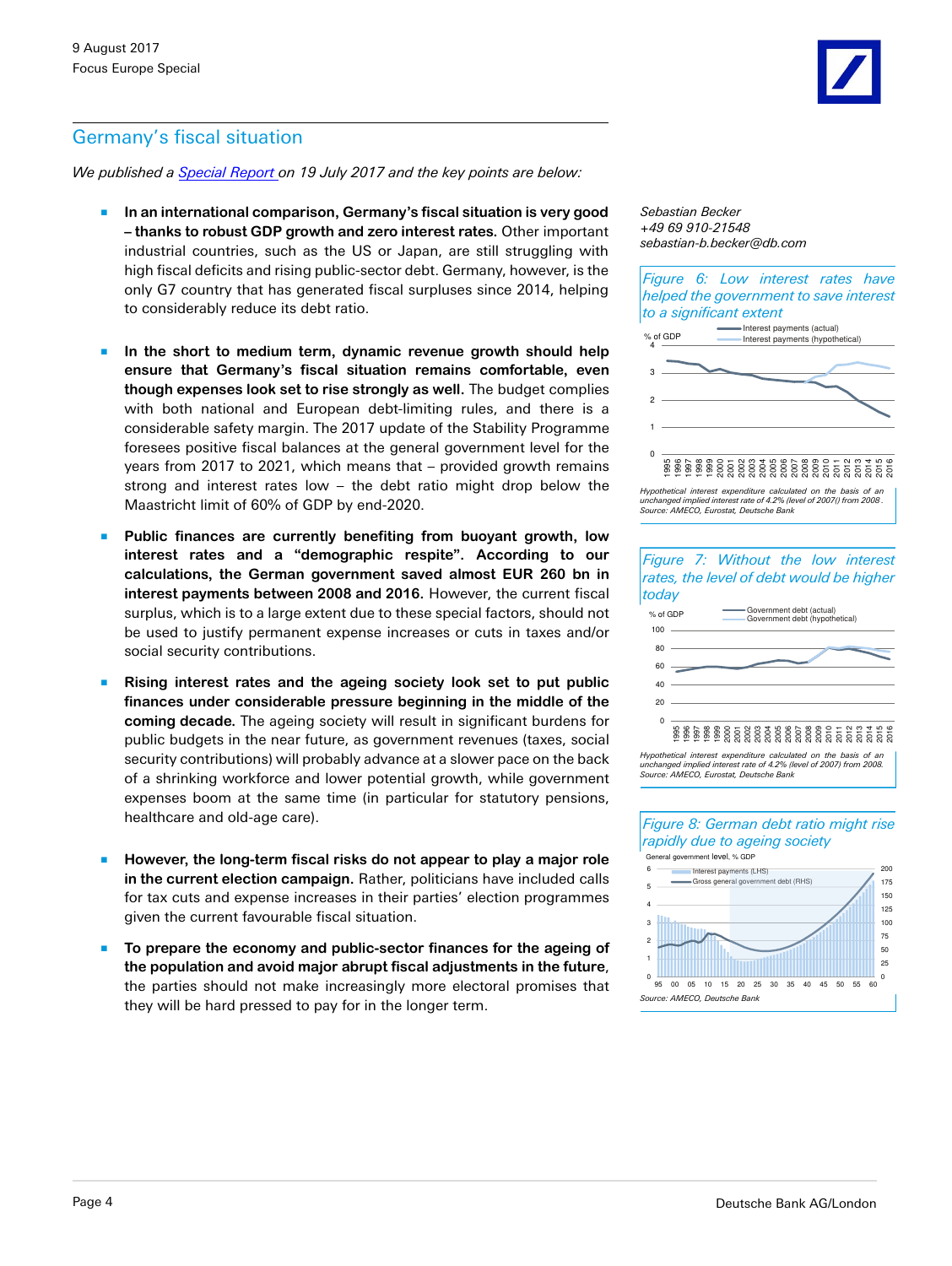#### Packed European agenda for the next government

*We published a [Special Report](https://www.dbresearch.com/PROD/DBR_INTERNET_EN-PROD/PROD0000000000448426/Packed_European_agenda_for_the_next_government%3A_Nu.pdf) on 03 August 2017 and the key points are below:*

- The now more benign economic and public environment in the EU **allows it to fundamentally address shortcomings of the E(M)U.** The current backlash of populism, rising public support for the European project and the pick-up in the economy give politics more leeway to foster the debate on institutional and policy reforms.
- The next German government's term is faced with numerous **challenges that might turn into political risks for Europe and thus require sensible management:** (i) A deal on Brexit and future EU-UK relations (ii) negotiating the post-Brexit budget (iii) coping with the migration flows (iv) overhauling the framework of the euro area (EA) including Banking Union and institutional questions. Improving the EU's economic performance and coherence should be self-evident, though.
- A revitalised relationship with France offers Germany the chance **to mitigate the unwanted and unintended label of the "European hegemon".** It provides an opportunity for substantive steps to further stabilise the EA albeit Germany and France need to find common ground on many issues and seek the support of the other member states. The concept of a multi-speed Europe might be an option to move ahead with the EA but it has disadvantages in other regards. Balancing (financial) solidarity with (fiscal) solidity and (reform) conditionality will remain essential for selling changes in the EA to the German public.
- European policy issues are still less of a topic for the German **electorate.** Reflecting the general attitude of the German public, mainstream parties are all various shades of pro-EU. Both CDU/CSU and SPD are supporting a broader and deeper upgrade of the EA architecture but manifestos differ in terms of commitment and detail. The Liberals call for a strengthening of the fiscal framework, e.g. an insolvency regime for the EA, whereas SPD and Greens favour a deeper social union and further EU-wide investment. An EU migration policy or more cooperation in home and security affairs are common features in the parties' positions.
- The next government's composition is likely to impact on Germany's **European policy course.** While there is a general political mood to move forward just how much will depend on the partners in the government. The appetite for ambitious reforms of the EU might be larger in another CDU/CSU/SPD coalition given the overlap of their positions. A conservative-liberal coalition will not refrain from reforms but might alter both speed and scope of them.
- An important signpost could be the German EU presidency in 2020. Most of the proposals for the evolution of E(M)U require complex agreements or even changes to the EU Treaties as they would involve further loss of sovereignty. During its last presidency in 2007 Germany paved the way for the Lisbon Treaty. Given the need for referenda in some member states, though, any treaty changes in this respect remain a difficult endeavour in the by then EU-27.

*Barbara Boettcher (+49) 69 910-31787 barbara.boettcher@db.com*

*Kevin Koerner (+49) 69 910-31718 kevin.koerner@db.com*

![](_page_4_Figure_12.jpeg)

![](_page_4_Figure_13.jpeg)

![](_page_4_Figure_14.jpeg)

*Figure 11: Major political parties' popularity on the federal level\**

![](_page_4_Figure_16.jpeg)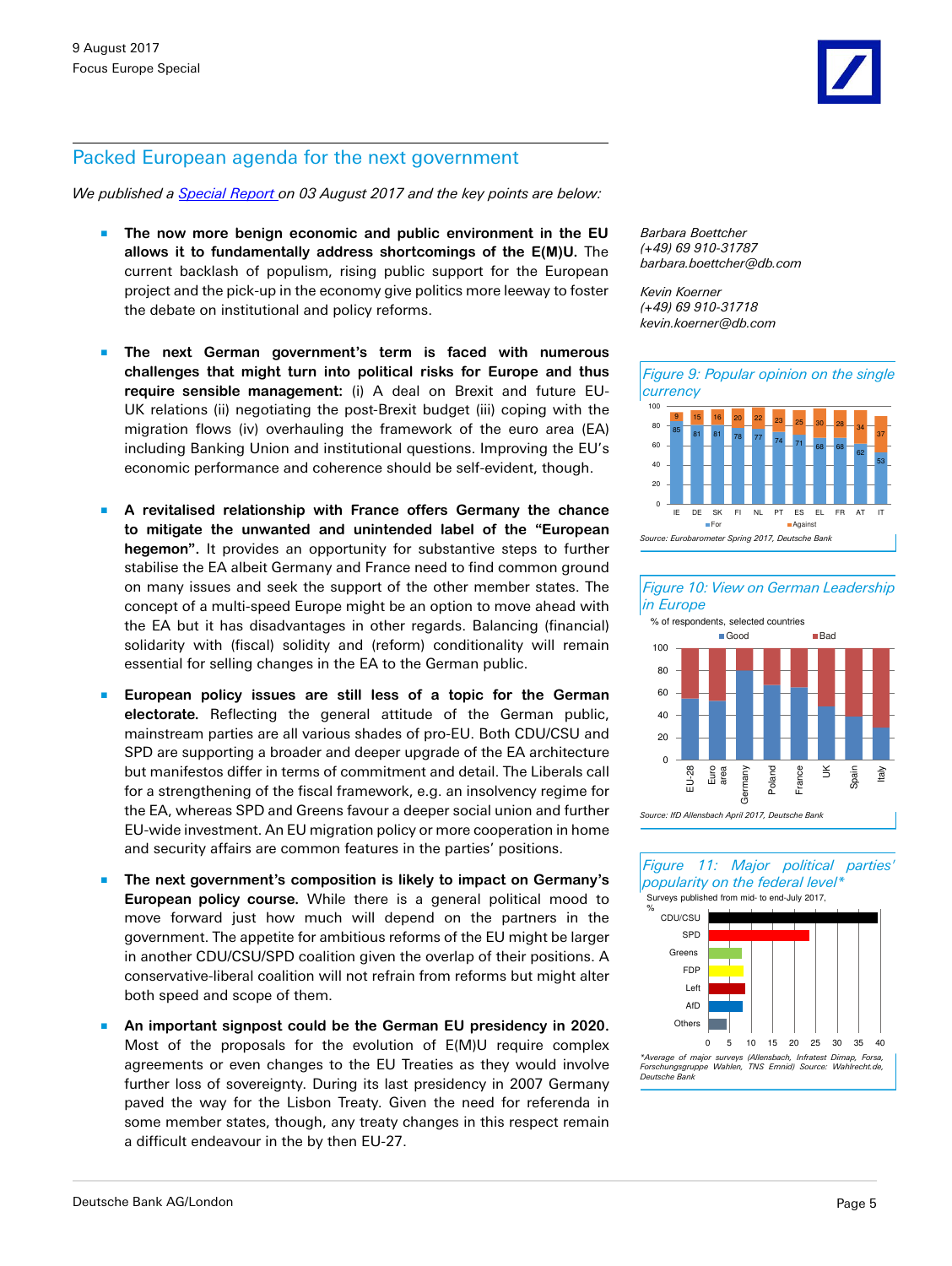*We published a* [Special Report](https://www.dbresearch.com/PROD/DBR_INTERNET_EN-PROD/PROD0000000000448817/German_defence_policy%3A_Towards_a_more_integrated_s.pdf) *on 08 August 2017 and the key points are below:*

- **Defence up on the political agenda.** Usually rather an anathema in German electoral campaigns, defence policy and the question of defence spending have moved into the light of public attention ahead of September parliamentary elections. The debate is fuelled by the experience of the refugee crisis, US criticism of Europe's NATO spending but also regained momentum for European integration, including efforts towards a European Defence Union.
- German public supports NATO membership and EU defence **integration, majority against increased defence spending.** According to polls, most Germans favour a common EU defence and security policy while NATO membership is backed by at least two-thirds. At the same time, a majority of 64% opposes an increase of military expenses.
- Current medium-term budget planning not towards 2% NATO objective. The German government initiated a "turnaround in the financing of the Bundeswehr" to meet alliance commitments and adjust to a changing security environment. To reach NATO's 2% of GDP target by 2024, defence spending would have to more than double to c.EUR 80 bn. Spending increases planned by the FinMin suggest that the defence/GDP ratio might remain close to current levels of around 1.2%, but tweaks to the medium-term budget are common under a new government.
- More fiscal leeway for spending increases than many NATO/Eurozone **partners.**Germany is in a more comfortable fiscal position to reach the NATO target than many other Eurozone/NATO peers. France will cut its defence spending this year to stay in the Maastricht fiscal limit – but at 1.8% of GDP is closer to the NATO objective. More is demanded of other euro area members, such as Spain and Italy with limited fiscal space and defence spending at half the NATO target.
- Spend 'better' rather than 'more' European synergies in the focus. Emphasizing national budget constraints, European initiatives for deeper defence integration pushed by France and Germany focus on better use of resources, interoperability and reduction of duplicity in military expenditures. But efficiency gains will not free Europe from the necessity of increasing spending on R&D and modern military equipment.
- **Mainstream parties agree on international security framework, not on the details.** Mirroring the German populace, most mainstream German political parties broadly agree in their commitment to NATO membership and European defence integration. There seems to be a consensus that a more holistic security framework is required, taking into account increasing interconnections between foreign, defence and development policy and even between foreign and domestic policy. Both sides stress the importance of strengthening German development aid towards the 0.7% of GNI OECD target. But while the centreright parties pledge themselves to the 2% NATO objective, the centre-left reject the implied increase in military expenses.

*Kevin Koerner (+49) 69 910-31718 kevin.koerner@db.com*

*Figure 12: German defence spending down in real terms/share of GDP after cold war*

![](_page_5_Figure_11.jpeg)

![](_page_5_Figure_12.jpeg)

# *Figure 13: German defence spending below 2% of GDP NATO target*

![](_page_5_Figure_14.jpeg)

![](_page_5_Figure_15.jpeg)

*Figure 14: German development aid hits OECD target for first time* Official development assistance (ODA), % GNI

![](_page_5_Figure_17.jpeg)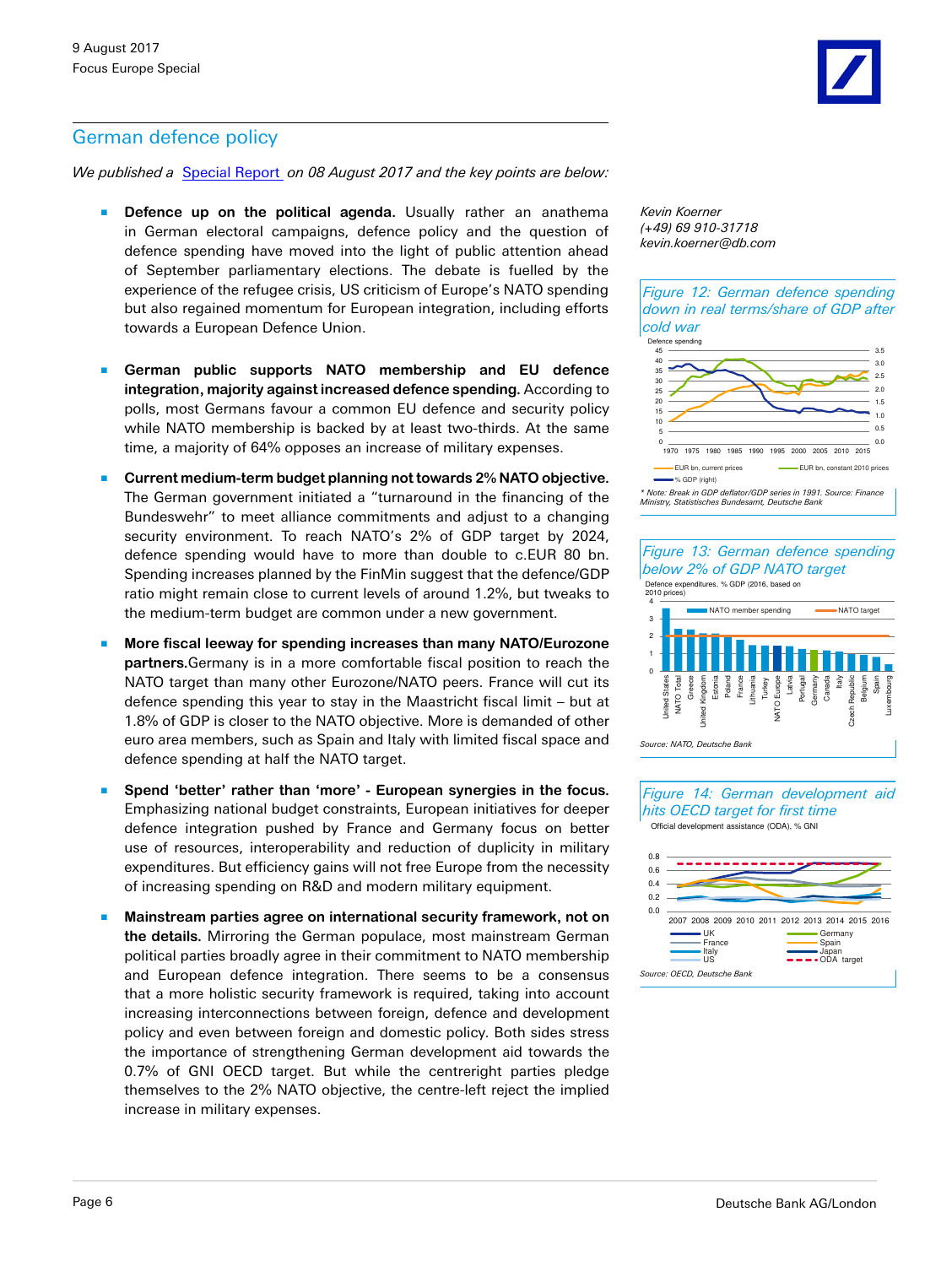![](_page_6_Picture_1.jpeg)

# Appendix 1

#### Important Disclosures

#### \*Other information available upon request

\*Prices are current as of the end of the previous trading session unless otherwise indicated and are sourced from local exchanges via Reuters, Bloomberg, and other vendors. Other information is sourced from Deutsche Bank, subject companies, and other sources. For disclosures pertaining to recommendations or estimates made on securities other than the primary subject of this research, please see the most recently published company report or visit our global disclosure look-up page on our website at <http://gm.db.com/ger/disclosure/DisclosureDirectory.eqsr>. Aside from within this report, important conflict disclosures can also be found at [https://gm/db.com/equities](https://gm.db.com/equities) under the "Disclosures Lookup" and "Legal" tabs. Investors are strongly encouraged to review this information before investing.

# Analyst Certification

The views expressed in this report accurately reflect the personal views of the undersigned lead analyst(s). In addition, the undersigned lead analyst(s) has not and will not receive any compensation for providing a specific recommendation or view in this report. Barbara Boettcher, Mark Wall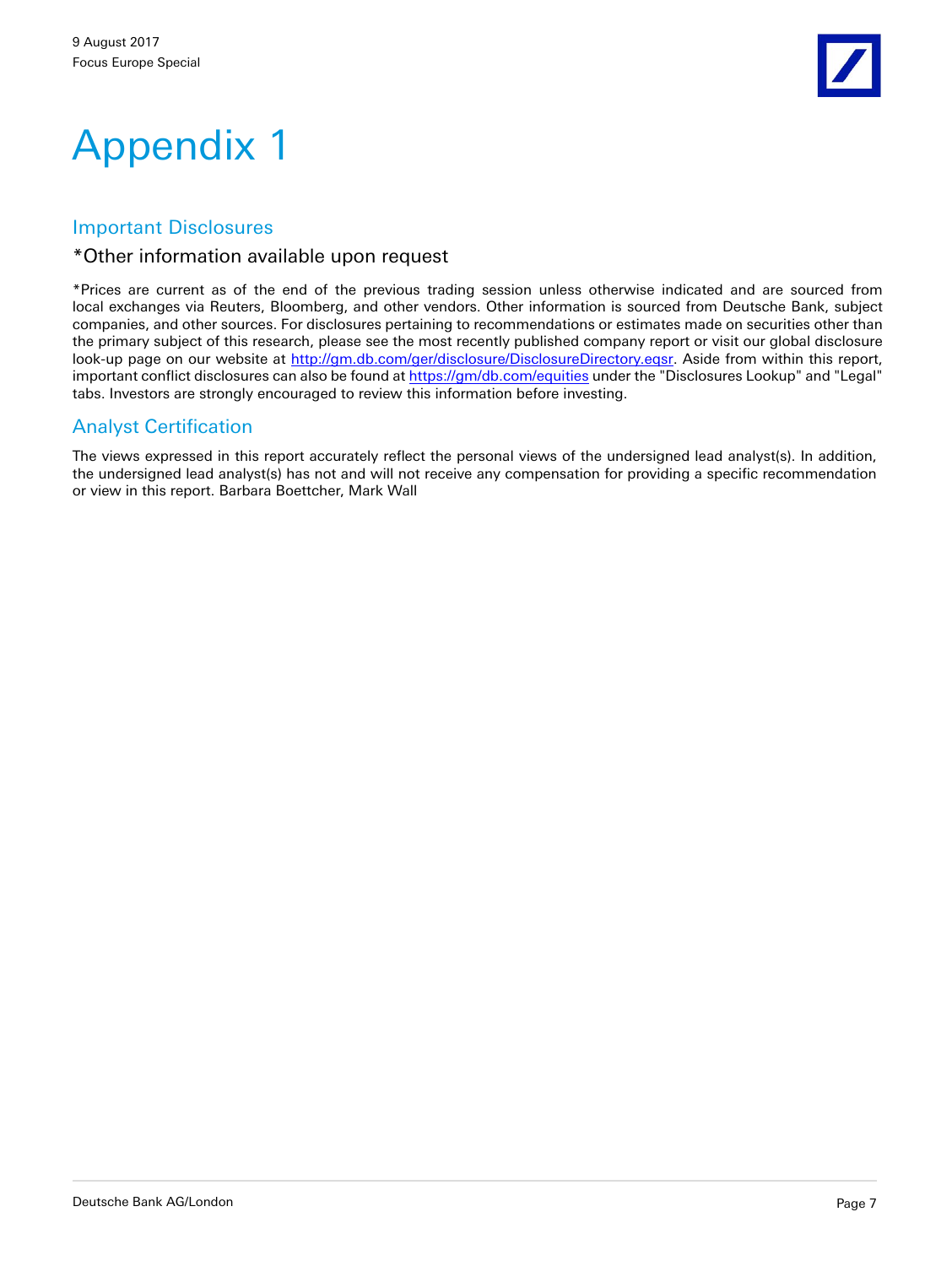# Additional Information

The information and opinions in this report were prepared by Deutsche Bank AG or one of its affiliates (collectively "Deutsche Bank"). Though the information herein is believed to be reliable and has been obtained from public sources believed to be reliable, Deutsche Bank makes no representation as to its accuracy or completeness. Hyperlinks to thirdparty websites in this report are provided for reader convenience only. Deutsche Bank neither endorses the content nor is responsible for the accuracy or security controls of these websites.

If you use the services of Deutsche Bank in connection with a purchase or sale of a security that is discussed in this report, or is included or discussed in another communication (oral or written) from a Deutsche Bank analyst, Deutsche Bank may act as principal for its own account or as agent for another person.

Deutsche Bank may consider this report in deciding to trade as principal. It may also engage in transactions, for its own account or with customers, in a manner inconsistent with the views taken in this research report. Others within Deutsche Bank, including strategists, sales staff and other analysts, may take views that are inconsistent with those taken in this research report. Deutsche Bank issues a variety of research products, including fundamental analysis, equity-linked analysis, quantitative analysis and trade ideas. Recommendations contained in one type of communication may differ from recommendations contained in others, whether as a result of differing time horizons, methodologies or otherwise. Deutsche Bank and/or its affiliates may also be holding debt or equity securities of the issuers it writes on. Analysts are paid in part based on the profitability of Deutsche Bank AG and its affiliates, which includes investment banking, trading and principal trading revenues.

Opinions, estimates and projections constitute the current judgment of the author as of the date of this report. They do not necessarily reflect the opinions of Deutsche Bank and are subject to change without notice. Deutsche Bank provides liquidity for buyers and sellers of securities issued by the companies it covers. Deutsche Bank research analysts sometimes have shorter-term trade ideas that are consistent or inconsistent with Deutsche Bank's existing longer term ratings. Trade ideas for equities can be found at the SOLAR link at [http://gm.db.com](http://gm.db.com/). A SOLAR idea represents a high conviction belief by an analyst that a stock will outperform or underperform the market and/or sector delineated over a time frame of no less than two weeks. In addition to SOLAR ideas, the analysts named in this report may from time to time discuss with our clients, Deutsche Bank salespersons and Deutsche Bank traders, trading strategies or ideas that reference catalysts or events that may have a near-term or medium-term impact on the market price of the securities discussed in this report, which impact may be directionally counter to the analysts' current 12-month view of total return or investment return as described herein. Deutsche Bank has no obligation to update, modify or amend this report or to otherwise notify a recipient thereof if any opinion, forecast or estimate contained herein changes or subsequently becomes inaccurate. Coverage and the frequency of changes in market conditions and in both general and company specific economic prospects make it difficult to update research at defined intervals. Updates are at the sole discretion of the coverage analyst concerned or of the Research Department Management and as such the majority of reports are published at irregular intervals. This report is provided for informational purposes only and does not take into account the particular investment objectives, financial situations, or needs of individual clients. It is not an offer or a solicitation of an offer to buy or sell any financial instruments or to participate in any particular trading strategy. Target prices are inherently imprecise and a product of the analyst's judgment. The financial instruments discussed in this report may not be suitable for all investors and investors must make their own informed investment decisions. Prices and availability of financial instruments are subject to change without notice and investment transactions can lead to losses as a result of price fluctuations and other factors. If a financial instrument is denominated in a currency other than an investor's currency, a change in exchange rates may adversely affect the investment. Past performance is not necessarily indicative of future results. Unless otherwise indicated, prices are current as of the end of the previous trading session, and are sourced from local exchanges via Reuters, Bloomberg and other vendors. Data is sourced from Deutsche Bank, subject companies, and in some cases, other parties.

The Deutsche Bank Research Department is independent of other business areas divisions of the Bank. Details regarding our organizational arrangements and information barriers we have to prevent and avoid conflicts of interest with respect to our research is available on our website under Disclaimer found on the Legal tab.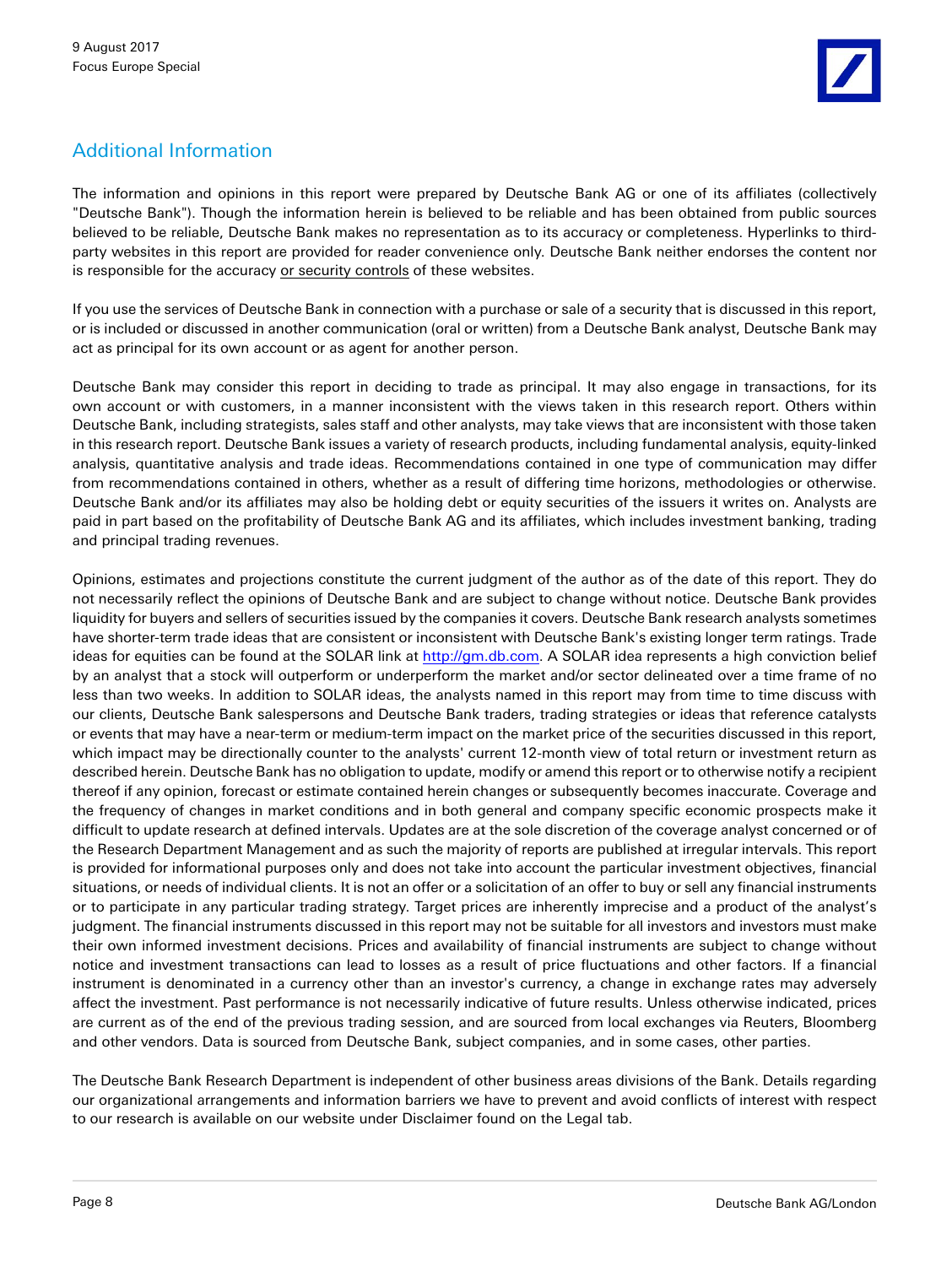![](_page_8_Picture_1.jpeg)

Macroeconomic fluctuations often account for most of the risks associated with exposures to instruments that promise to pay fixed or variable interest rates. For an investor who is long fixed rate instruments (thus receiving these cash flows), increases in interest rates naturally lift the discount factors applied to the expected cash flows and thus cause a loss. The longer the maturity of a certain cash flow and the higher the move in the discount factor, the higher will be the loss. Upside surprises in inflation, fiscal funding needs, and FX depreciation rates are among the most common adverse macroeconomic shocks to receivers. But counterparty exposure, issuer creditworthiness, client segmentation, regulation (including changes in assets holding limits for different types of investors), changes in tax policies, currency convertibility (which may constrain currency conversion, repatriation of profits and/or the liquidation of positions), and settlement issues related to local clearing houses are also important risk factors to be considered. The sensitivity of fixed income instruments to macroeconomic shocks may be mitigated by indexing the contracted cash flows to inflation, to FX depreciation, or to specified interest rates – these are common in emerging markets. It is important to note that the index fixings may -- by construction -- lag or mis-measure the actual move in the underlying variables they are intended to track. The choice of the proper fixing (or metric) is particularly important in swaps markets, where floating coupon rates (i.e., coupons indexed to a typically short-dated interest rate reference index) are exchanged for fixed coupons. It is also important to acknowledge that funding in a currency that differs from the currency in which coupons are denominated carries FX risk. Naturally, options on swaps (swaptions) also bear the risks typical to options in addition to the risks related to rates movements.

Derivative transactions involve numerous risks including, among others, market, counterparty default and illiquidity risk. The appropriateness or otherwise of these products for use by investors is dependent on the investors' own circumstances including their tax position, their regulatory environment and the nature of their other assets and liabilities, and as such, investors should take expert legal and financial advice before entering into any transaction similar to or inspired by the contents of this publication. The risk of loss in futures trading and options, foreign or domestic, can be substantial. As a result of the high degree of leverage obtainable in futures and options trading, losses may be incurred that are greater than the amount of funds initially deposited. Trading in options involves risk and is not suitable for all investors. Prior to buying or selling an option investors must review the "Characteristics and Risks of Standardized Options", at [http://](http://www.optionsclearing.com/about/publications/character-risks.jsp) [www.optionsclearing.com/about/publications/character-risks.jsp.](http://www.optionsclearing.com/about/publications/character-risks.jsp) If you are unable to access the website please contact your Deutsche Bank representative for a copy of this important document.

Participants in foreign exchange transactions may incur risks arising from several factors, including the following: ( i) exchange rates can be volatile and are subject to large fluctuations; ( ii) the value of currencies may be affected by numerous market factors, including world and national economic, political and regulatory events, events in equity and debt markets and changes in interest rates; and (iii) currencies may be subject to devaluation or government imposed exchange controls which could affect the value of the currency. Investors in securities such as ADRs, whose values are affected by the currency of an underlying security, effectively assume currency risk.

Unless governing law provides otherwise, all transactions should be executed through the Deutsche Bank entity in the investor's home jurisdiction. Aside from within this report, important conflict disclosures can also be found at [https://](https://gm.db.com/equities) [gm.db.com/equities](https://gm.db.com/equities) under the "Disclosures Lookup" and "Legal" tabs. Investors are strongly encouraged to review this information before investing.

Deutsche Bank (which includes Deutsche Bank AG, its branches and all affiliated companies) is not acting as a financial adviser, consultant or fiduciary to you, any of your agents (collectively, "You" or "Your") with respect to any information provided in the materials attached hereto. Deutsche Bank does not provide investment, legal, tax or accounting advice, Deutsche Bank is not acting as Your impartial adviser, and does not express any opinion or recommendation whatsoever as to any strategies, products or any other information presented in the materials. Information contained herein is being provided solely on the basis that the recipient will make an independent assessment of the merits of any investment decision, and it does not constitute a recommendation of, or express an opinion on, any product or service or any trading strategy.

The information presented is general in nature and is not directed to retirement accounts or any specific person or account type, and is therefore provided to You on the express basis that it is not advice, and You may not rely upon it in making Your decision. The information we provide is being directed only to persons we believe to be financially sophisticated, who are capable of evaluating investment risks independently, both in general and with regard to particular transactions and investment strategies, and who understand that Deutsche Bank has financial interests in the offering of its products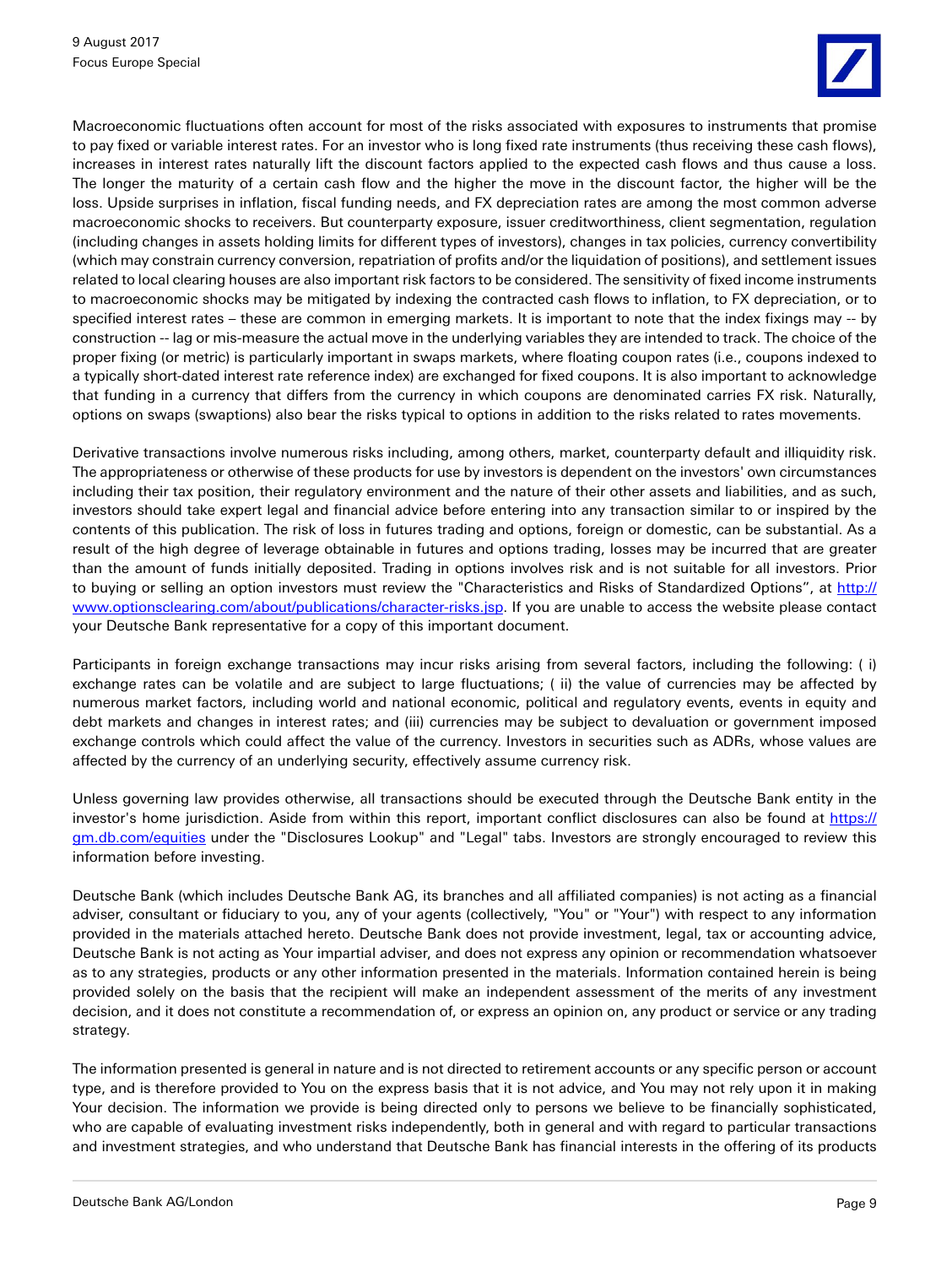and services. If this is not the case, or if You are an IRA or other retail investor receiving this directly from us, we ask that you inform us immediately.

**United States**: Approved and/or distributed by Deutsche Bank Securities Incorporated, a member of FINRA, NFA and SIPC. Analysts located outside of the United States are employed by non-US affiliates that are not subject to FINRA regulations.

**Germany**: Approved and/or distributed by Deutsche Bank AG, a joint stock corporation with limited liability incorporated in the Federal Republic of Germany with its principal office in Frankfurt am Main. Deutsche Bank AG is authorized under German Banking Law and is subject to supervision by the European Central Bank and by BaFin, Germany's Federal Financial Supervisory Authority.

**United Kingdom**: Approved and/or distributed by Deutsche Bank AG acting through its London Branch at Winchester House, 1 Great Winchester Street, London EC2N 2DB. Deutsche Bank AG in the United Kingdom is authorised by the Prudential Regulation Authority and is subject to limited regulation by the Prudential Regulation Authority and Financial Conduct Authority. Details about the extent of our authorisation and regulation are available on request.

**Hong Kong**: Distributed by Deutsche Bank AG, Hong Kong Branch or Deutsche Securities Asia Limited.

**India**: Prepared by Deutsche Equities India Pvt Ltd, which is registered by the Securities and Exchange Board of India (SEBI) as a stock broker. Research Analyst SEBI Registration Number is INH000001741. DEIPL may have received administrative warnings from the SEBI for breaches of Indian regulations.

**Japan**: Approved and/or distributed by Deutsche Securities Inc.(DSI). Registration number - Registered as a financial instruments dealer by the Head of the Kanto Local Finance Bureau (Kinsho) No. 117. Member of associations: JSDA, Type II Financial Instruments Firms Association and The Financial Futures Association of Japan. Commissions and risks involved in stock transactions - for stock transactions, we charge stock commissions and consumption tax by multiplying the transaction amount by the commission rate agreed with each customer. Stock transactions can lead to losses as a result of share price fluctuations and other factors. Transactions in foreign stocks can lead to additional losses stemming from foreign exchange fluctuations. We may also charge commissions and fees for certain categories of investment advice, products and services. Recommended investment strategies, products and services carry the risk of losses to principal and other losses as a result of changes in market and/or economic trends, and/or fluctuations in market value. Before deciding on the purchase of financial products and/or services, customers should carefully read the relevant disclosures, prospectuses and other documentation. "Moody's", "Standard & Poor's", and "Fitch" mentioned in this report are not registered credit rating agencies in Japan unless Japan or "Nippon" is specifically designated in the name of the entity. Reports on Japanese listed companies not written by analysts of DSI are written by Deutsche Bank Group's analysts with the coverage companies specified by DSI. Some of the foreign securities stated on this report are not disclosed according to the Financial Instruments and Exchange Law of Japan. Target prices set by Deutsche Bank's equity analysts are based on a 12-month forecast period.

**Korea**: Distributed by Deutsche Securities Korea Co.

**South Africa**: Deutsche Bank AG Johannesburg is incorporated in the Federal Republic of Germany (Branch Register Number in South Africa: 1998/003298/10).

**Singapore**: by Deutsche Bank AG, Singapore Branch or Deutsche Securities Asia Limited, Singapore Branch (One Raffles Quay #18-00 South Tower Singapore 048583, +65 6423 8001), which may be contacted in respect of any matters arising from, or in connection with, this report. Where this report is issued or promulgated in Singapore to a person who is not an accredited investor, expert investor or institutional investor (as defined in the applicable Singapore laws and regulations), they accept legal responsibility to such person for its contents.

**Taiwan**: Information on securities/investments that trade in Taiwan is for your reference only. Readers should independently evaluate investment risks and are solely responsible for their investment decisions. Deutsche Bank research may not be distributed to the Taiwan public media or quoted or used by the Taiwan public media without written consent. Information on securities/instruments that do not trade in Taiwan is for informational purposes only and is not to be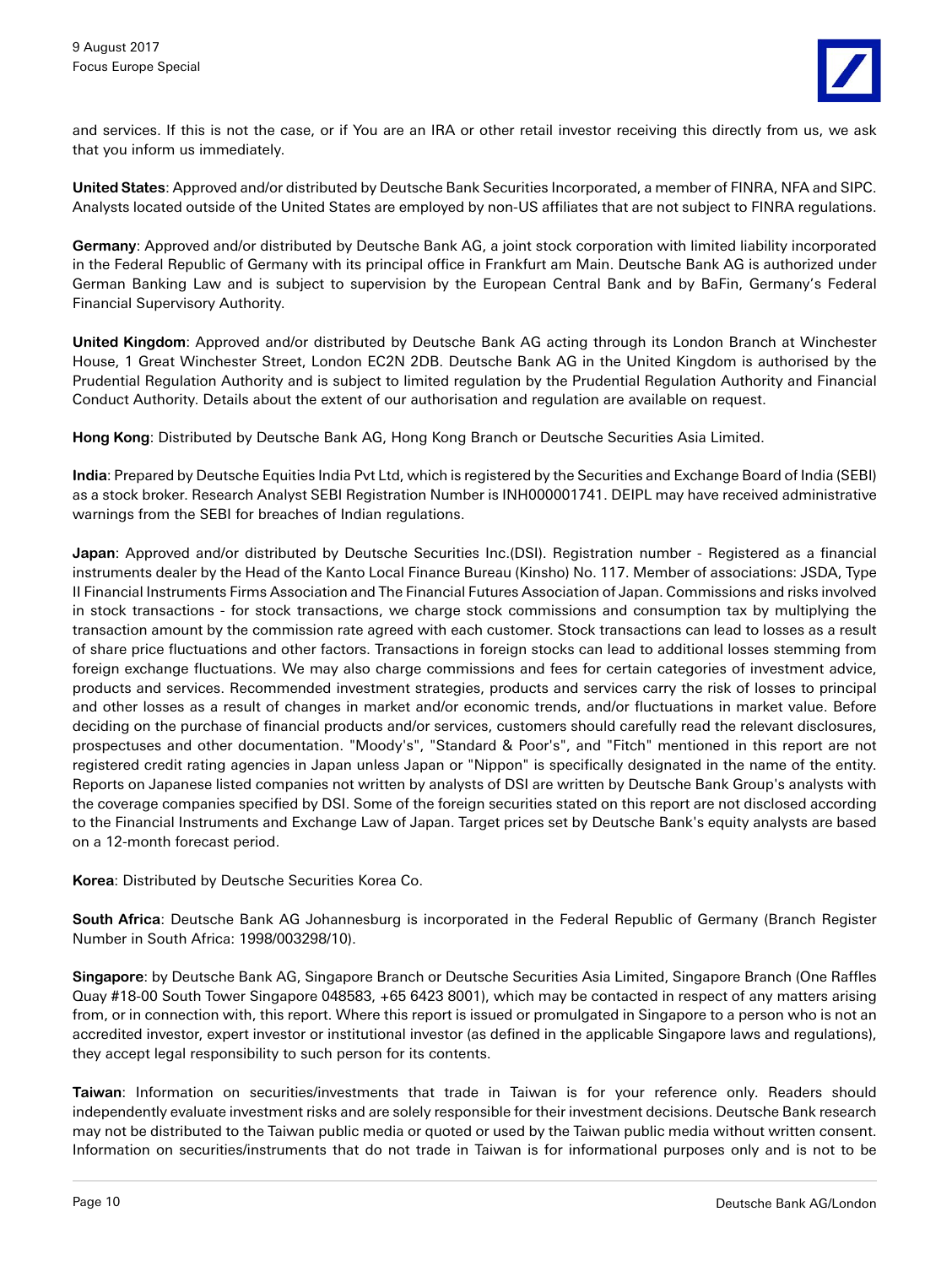![](_page_10_Picture_1.jpeg)

construed as a recommendation to trade in such securities/instruments. Deutsche Securities Asia Limited, Taipei Branch may not execute transactions for clients in these securities/instruments.

**Qatar**: Deutsche Bank AG in the Qatar Financial Centre (registered no. 00032) is regulated by the Qatar Financial Centre Regulatory Authority. Deutsche Bank AG - QFC Branch may only undertake the financial services activities that fall within the scope of its existing QFCRA license. Principal place of business in the QFC: Qatar Financial Centre, Tower, West Bay, Level 5, PO Box 14928, Doha, Qatar. This information has been distributed by Deutsche Bank AG. Related financial products or services are only available to Business Customers, as defined by the Qatar Financial Centre Regulatory Authority.

**Russia**: This information, interpretation and opinions submitted herein are not in the context of, and do not constitute, any appraisal or evaluation activity requiring a license in the Russian Federation.

**Kingdom of Saudi Arabia**: Deutsche Securities Saudi Arabia LLC Company, (registered no. 07073-37) is regulated by the Capital Market Authority. Deutsche Securities Saudi Arabia may only undertake the financial services activities that fall within the scope of its existing CMA license. Principal place of business in Saudi Arabia: King Fahad Road, Al Olaya District, P.O. Box 301809, Faisaliah Tower - 17th Floor, 11372 Riyadh, Saudi Arabia.

**United Arab Emirates**: Deutsche Bank AG in the Dubai International Financial Centre (registered no. 00045) is regulated by the Dubai Financial Services Authority. Deutsche Bank AG - DIFC Branch may only undertake the financial services activities that fall within the scope of its existing DFSA license. Principal place of business in the DIFC: Dubai International Financial Centre, The Gate Village, Building 5, PO Box 504902, Dubai, U.A.E. This information has been distributed by Deutsche Bank AG. Related financial products or services are only available to Professional Clients, as defined by the Dubai Financial Services Authority.

**Australia**: Retail clients should obtain a copy of a Product Disclosure Statement (PDS) relating to any financial product referred to in this report and consider the PDS before making any decision about whether to acquire the product. Please refer to Australian specific research disclosures and related information at [https://australia.db.com/australia/content/](https://australia.db.com/australia/content/research-information.html) [research-information.html](https://australia.db.com/australia/content/research-information.html)

**Australia and New Zealand**: This research is intended only for "wholesale clients" within the meaning of the Australian Corporations Act and New Zealand Financial Advisors Act respectively.

Additional information relative to securities, other financial products or issuers discussed in this report is available upon request. This report may not be reproduced, distributed or published without Deutsche Bank's prior written consent. Copyright © 2017 Deutsche Bank AG